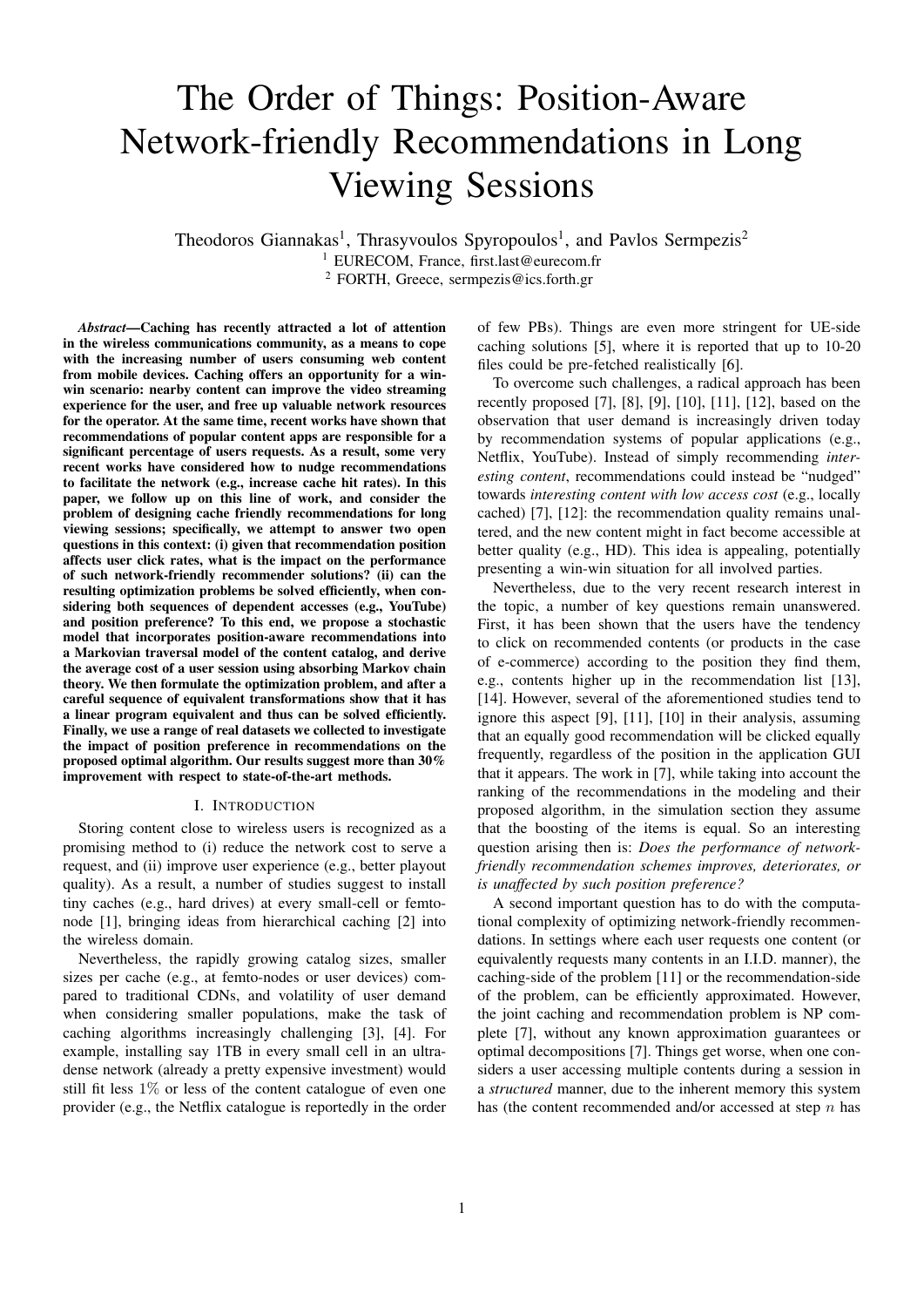an impact beyond step  $n + 1$ ). *Even without position preference*, the problem of network-friendly recommendations for long (markovian) sequences of content accessed seems to be hard (non-convex) [9]. A second question of interest then is: *Can the problem of network-friendly recommendations even be solved efficiently, in a context where there is both position preference and dependence in consecutive content requests?*

To this end, in this paper we make the following contributions towards answering the above questions:

(i) Sequential request analysis based on absorbing Markov chain theory. We propose an analytical framework based on absorbing Markov chain theory, to model a user accessing a sequence of contents, driven by a recommender (Sections II and III). The sequential request model with preference to top recommendations better fits real users behavior in a number of popular applications (e.g. YouTube, Vimeo, Spotify) compared to Independent Reference Models (IRM) used in previous work [11] and/or models neglecting the position of recommendations [9], [11].

(ii) Optimal solution. We formulate a generic optimization problem for high quality but network-friendly recommendations. While the original problem in non-convex (similarly to previous formulations [9]), we prove an equivalent convex one through a sequence of transformations, which allows to solve the original problem efficiently (Section IV).

(iii) Real data analysis and performance evaluation. We

validate our algorithms using existing and collected datasets from different content catalogs (e.g., YouTube, Movielens), and demonstrate performance improvements up to 35% compared to a state-of-the-art method, and 60% compared to a greedy cache-friendly recommender (in terms of relative gain), for a scenario with 90% of the original recommendation quality (Section V). Our findings reveal that the more skewed the preference towards top positions of recommendations is, the higher the gains of network-friendly recommendation schemes can be.

Finally, we discuss related work in Section VI and conclude our paper in Section VII.

#### II. PROBLEM SETUP

#### *A. Recommendation-driven Content Consumption.*

We consider a user that consumes one or more contents during a session, drawn from a catalogue  $K$  of cardinality  $K$ . It is reported that YouTube users spend on average around 40 minutes at the service, viewing several related videos [15]. After each viewing, a user is offered some recommended items that she might follow or not, according to the model below.

Definition 1 (Recommendation-Driven Requests). *After a user consumes a content,* N *contents are recommended to her (these might differ between users).*

• with probability  $1 - \alpha$  ( $\alpha \in [0, 1]$ *) she ignores the recommendations, and picks a content* j *(e.g., through a search bar*) with probability  $p_j \in (0, 1)$ ,  $\mathbf{p}_0 = [p_1, p_2, ..., p_K]^T$ .

- with probability α *she follows one of the* N *recommendations.*
- *each of the* N *recommended contents is placed in one of* N *possible slots/positions in the application GUI; if she* does *follow recommendation, the* conditional *probability to pick the item in position i is*  $v_i$ , where  $\sum_i v_i = 1$ .

We assume the probabilities  $p_j$  capture long-term user behavior (beyond one session), and possibly the impact of the baseline recommender. W.l.o.g. we also assume  $p_0$  governs the first content accessed, when a user starts a session. This model captures a number of everyday scenarios (e.g., watching clips on YouTube, personalized radio, etc).

The last point in the definition is a key differentiator of this work, compared to some previous ones on the topic [9], [7], [10]. A variety of recent studies [13], [14] has shown that the web-users have the tendency to click on contents (or products in the case of e-commerce) according to the position they find them. For example, in the PC interface of YouTube, they show a preference for the contents that are higher in the list of the recommended items. Hence, the probability of picking content in position 1  $(v_1)$ , might be quite higher than the probability to pick the content in position  $N(v_N)^1$ . In contrast, [9], [7], [10] explicitly or implicitly assume that  $v_i = \frac{1}{N}, \forall i$ .

*Remark - Position Entropy*: A key goal of this paper is to understand the additional impact of position preference on the achievable gains of network-friendly recommendations. A natural way to capture position preference is with the *entropy* of the probability mass function  $\mathbf{v} = [v_1, v_2, ..., v_N]$ , namely

$$
H_{\mathbf{v}} = H(v_1, ..., v_N) = -\sum_{n=1}^{N} v_n \cdot \log(v_n).
$$
 (1)

The original case of no position preference, corresponds to a uniformly distributed v, which is well known to have maximum entropy. Any position preference will lead to lower entropy, with the extreme case of a "1-hot vector" (i.e., only one  $v_i = 1$ ) having zero entropy.

**Content Retrieval Cost.** We assume that fetching content  $i$ is associated with a generic cost  $c_i \in \mathbb{R}$ ,  $\mathbf{c} = [c_1, c_2, ..., c_K]^T$ , which is known to the content provider, and might depend on access latency, congestion overhead, or even monetary cost. *Maximizing cache hits:* Can be captured by setting  $c_i = 1$ for all cached content and to  $c_i = 0$ , for non-cached content. *Hierachical caching:* Can be captured by letting  $c_i$  take values out of  $n$  possible ones, corresponding to  $n$  cache layers: higher values correspond to layers farther from the user [16], [2].

#### *B. Baseline Recommendations.*

Recommendation systems (RS) are an active area of research, with state-of-the-art RS using collaborative filtering [17], and recently deep neural networks [18]. For simplicity, we assume that the baseline RS works as follows:

<sup>&</sup>lt;sup>1</sup>In fact, a Zipf-like relation has been observed [14].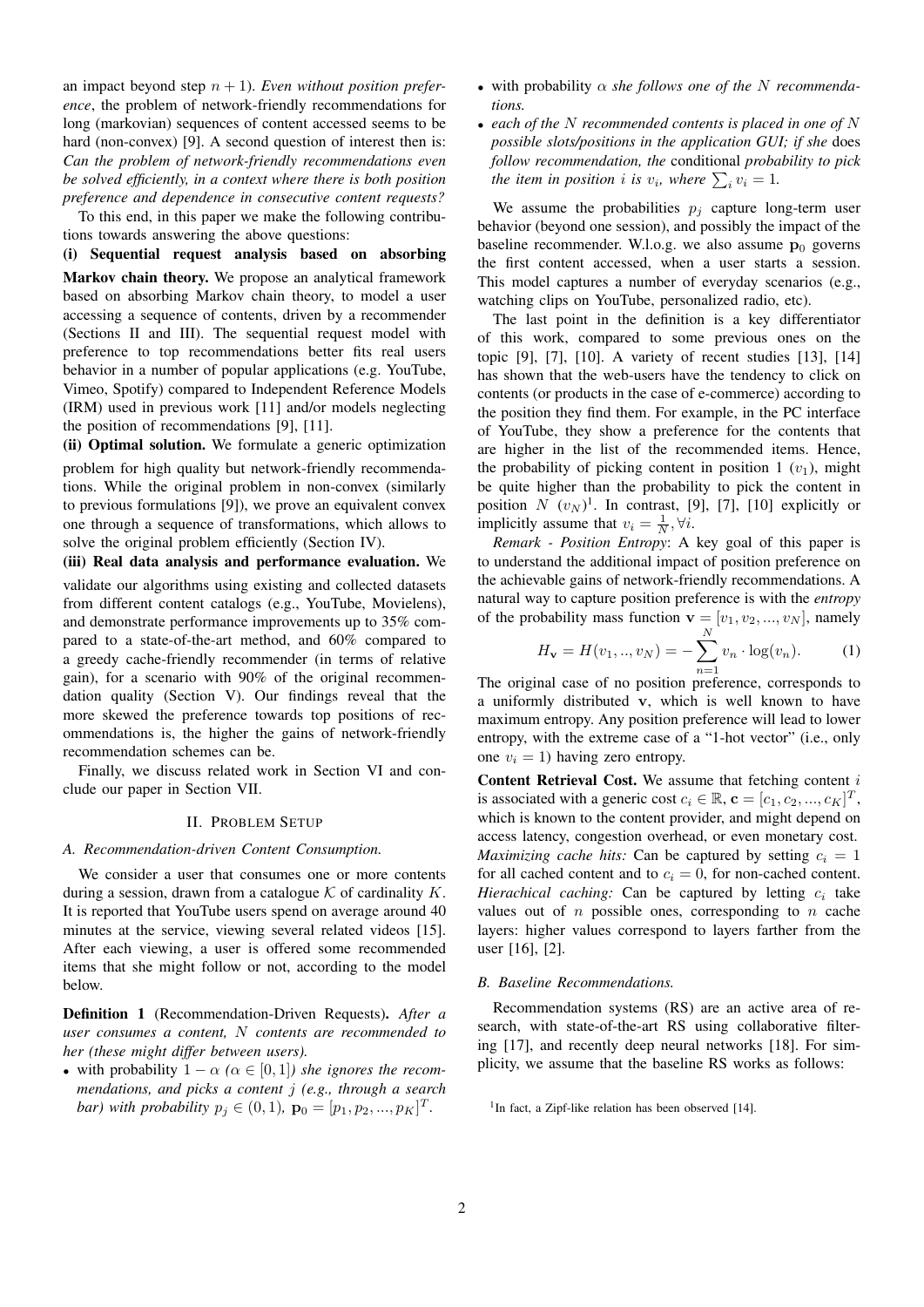# Definition 2 (Baseline Recommendations and Matrix U).

*(i) For every pair of contents*  $i, j \in \mathcal{K}$  *a score*  $u_{ij} \in [0, 1]$  *is calculated, using a state-of-the-art method. Note that these scores can be personalized, and differ between users.*<sup>2</sup> *(ii) After a user has just consumed content* i*, the RS recom-*

*mends contents according to these* uij *values (e.g., the* N *contents j with the highest*  $u_{ij}$  *value* [14], [18].<sup>3</sup>

# *C. Network-friendly Recommendations.*

Our goal is to depart from the baseline recommendations (Def. 2) that are based only on U, and let them consider the access costs c as well. We define recommendation decisions as follows.

**Definition 3** (Control Variables  $\mathbf{R}^1, ..., \mathbf{R}^N$ ). Let  $r_{ij}^n \in [0, 1]$ *denote the probability that content* j *is recommended after a user watches content* i *in the position* n *of the list. For the* n*-th position in the recommendation list, these probabilities define a matrix*  $K \times K$  *recommendation matrix, which we call*  $\mathbb{R}^n$ *.* 

Defining recommendations as probabilities provides us more flexibility, as it allows to not always show a user the same contents (after consuming some content  $i$ ). For example, assume  $K = 4$  total files, a user just watched item 1, and  $N = 2$  items must be recommended. Let the first row of the matrix  $\mathbf{R}^1$  be  $\mathbf{r}_1^1 = [0, 1, 0, 0]$  and that of  $\mathbf{R}^2$  be  ${\bf r}_1^2 = [0, 0, 0.5, 0.5]$ . In practice, this means that in position 1 the user will always see content 2 being recommended (after consuming content 1), and the recommendation for position 2 will half the time be for content 3 and half for content 4.

Our objective is to choose what to recommend in which position, i.e., choose  $\mathbb{R}^1, \dots \mathbb{R}^N$ , to minimize the average content access cost. However, we still need to ensure that the user remains generally happy with the quality of recommendations and does not abandon the streaming session.

#### Recommendation Quality Constraint.

Let  $r_{ij}^{n(B)}$  denote the baseline recommendations of Def .2. We can define the recommendation quality of this baseline recommender for content *i*,  $q_i^{max}$  as follows

$$
q_i^{max} = \sum_{j=1}^{K} \sum_{n=1}^{N} v_n \cdot r_{ij}^{(n)(B)} \cdot u_{ij}.
$$
 (2)

This quantity will act as another figure of merit for other (network-friendly) RS.

Definition 4 (Quality of Network-Friendly Recommendations). *Any other (network-friendly) RS that differs from the*

 $3N$  depends on the scenario. E.g., in YouTube  $N = 2, ..., 5$  in its mobile app, and  $N = 20$  in its website version.



Fig. 1: Comparison of baseline (left) and network-friendly (right) recommenders. Gray and white boxes denote cached and non-cached contents, respectively. Recommending after content 3 a slightly less similar content (i.e., content 4 instead of 6), leads to lower access cost in the long term.

baseline recommendations  $r_{ij}^B$  can be assessed in terms of its *recommendation quality*  $q \in [0, 1]$  *with the constraint:* 

$$
\sum_{j=1}^{K} \sum_{n=1}^{N} v_n \cdot r_{ij}^n \cdot u_{ij} \ge q \cdot q_i^{max}, \forall i \in \mathcal{K}.
$$
 (3)

where  $q_i^{max}$  is the quantity defined in Eq.(2).

This equation weighs each recommendation with: (a) its quality  $u_{ij}$ , and (b) the importance of the position n it appears at,  $v_n$ . Note however that this constraint is not a restrictive choice. One could conceive a more "aggresive" recommender that removes the weight  $v_n$  from the left-hand side. In fact, our framework can handle any quality constraint(s) that are convex in  $r_{ij}^n$ .

Based on the above discussion, a network-friendly recommendation could favor at each step contents  $j$  (i.e., give high  $r_{ij}^n$  values) that have low access cost  $c_j$  but also are interesting to the user (i.e., have high  $u_{ij}$  value). However, as we show in later sections, such a greedy approach is suboptimal, as the impact of  $r_{ij}^n$  goes beyond the content j accessed next, affecting the entire *sample path* of subsequent contents in that session. The example in Fig. 1 depicts such a scenario: after content 3, instead of recommending content 6 (related value  $u_{36} = 1$ ) content 4 is recommended ( $u_{34} = 0.8$ ), because 4 is more related to cached contents (9 and 7) that can be recommended later (whereas 6 is related to the non-cached contents 5 and 4).<sup>4</sup>

Remark on Recommendation Personalization. As hinted at earlier, content utilities  $u_{ij}$  and recommendations  $r_{ij}^n$  can be user-specific (e.g.  $u_{ij}^u$  for user u), since different users might have different access patterns that can be leveraged. Nevertheless, to avoid notation clutter we do not use superscript  $u$  in the remainder of the paper, and will assume that these quantities and the respective optimization algorithm is done per user.

Remark on Recommendation Quality. Cache-friendly recommendations might also improve user QoE, in addition to network cost, a "win-win" situation. Today's RS, measure their performance (QoR) without taking into account where the recommended content is stored. Assuming two contents equally interesting to the user where the one *is* stored locally while the other *is not*; it is obvious that the cached one could be streamed in much better quality (e.g., HD, so higher QoS), thus leading to  $q > 1$ . Hence, more sophisticated QoE (= QoR + QoS) metrics *could* combine these effects: e.g., a content's effective utility  $\hat{u}_{ij} = f(u_{ij}, c_j)$  that increases if j is highly

 $2u_{ij}$  could correspond to the *cosine similarity* between content i and j, in a collaborative filterting system [17], or simply take values either 1 (for a small number of related files) and 0 (for unrelated ones). These scores might also depend on user preferences and past history of that user, as is often the case when users are logged into the app.

<sup>&</sup>lt;sup>4</sup>The reason is that many contents j will have high enough relevance  $u_{ij}$ to the original content  $i$ , and are thus interchangeable [14]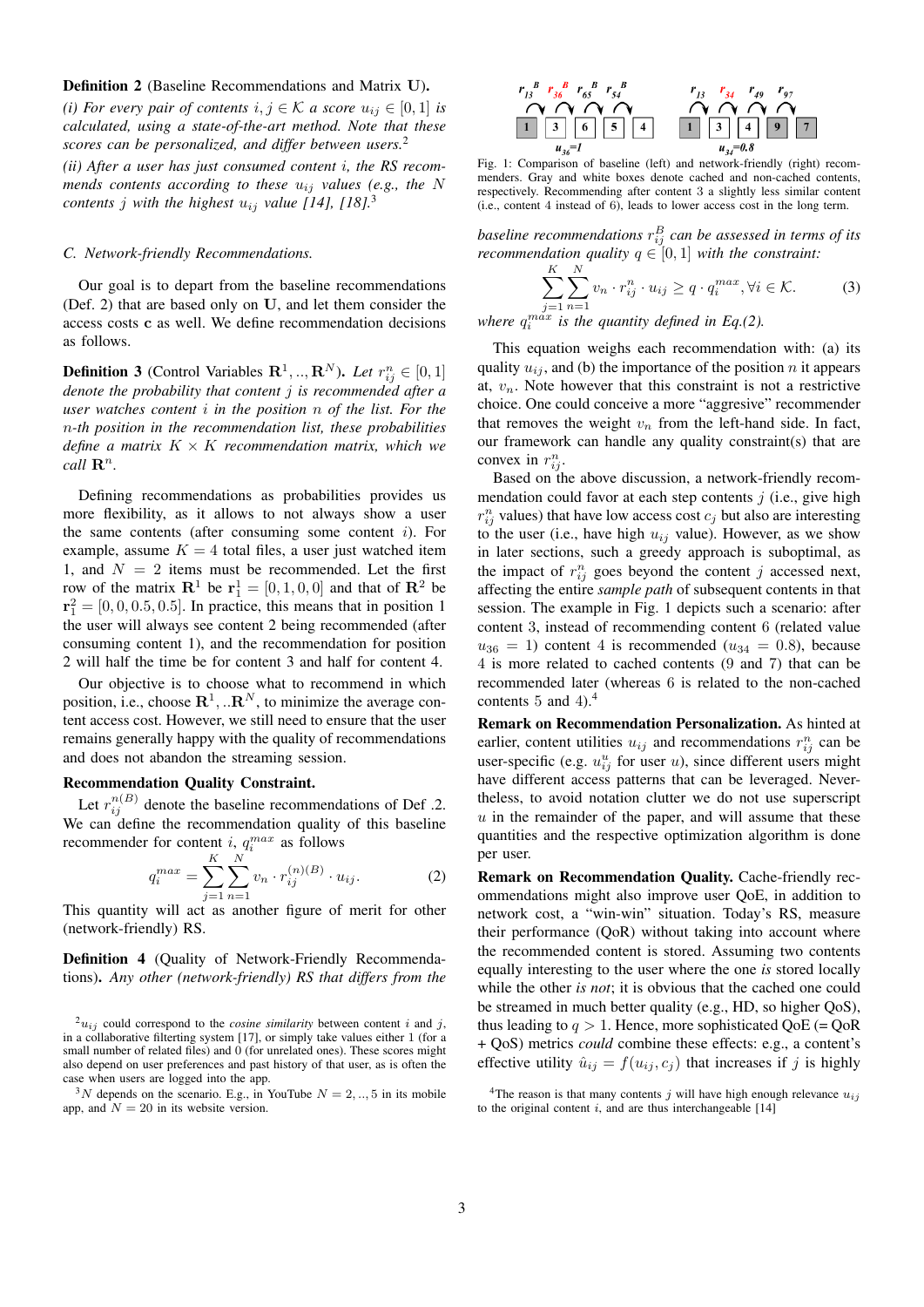TABLE I: Important Notation

| $\alpha$                 | Prob. the user follows recommendations                     |
|--------------------------|------------------------------------------------------------|
| $r_{ij}^n$               | Prob. to recommend j after i at position $n$               |
| $\overline{q_i^{max}}$   | Maximum baseline quality of content $i$                    |
| q                        | Percentage of original quality                             |
| $\mathbf{p}_0$           | Baseline popularity of contents                            |
| $u_{ij}$                 | Similarity scores content pairs $\{i, j\}$ , included in U |
| $v_n$                    | Click prob. of recommendation at the position $n$          |
| $c_i$                    | Access cost for content i                                  |
| $\overline{\mathcal{K}}$ | Content catalogue (of cardinality $K$ )                    |
|                          | Number of recommendations                                  |

related to i but also if it is locally cached (i.e.,  $c_i$  is low). Such a metric could be immediately integrated into our framework, simply be replacing u with  $\hat{u}$ .

Table I summarizes some important notation. Vectors and matrices are denoted with bold symbols.

#### III. AVERAGE SESSION COST

Having defined the content access model, our first step towards "optimizing" the (network-friendly) recommendations, is to better understand what we are trying to optimize. To this end, in this section we derive the expected content access cost for a typical user session, as a function of recommendation variables  $r_{ij}^n$ . This will serve as the *objective* of our problem. (Section IV).

**Definition 5.** Let  $S = \{i_1, i_2, \ldots, i_s\}, i_n \in \mathcal{K}$  be a sequence *of contents accessed by a user according to Def. 1 during a viewing session. Then* S *is a discrete-time Markov process with transition matrix*

$$
\mathbf{P} = \alpha \sum_{n=1}^{N} v_n \mathbf{R}^n + (1 - \alpha) \mathbf{1} \cdot \mathbf{p}_0^T,
$$
 (4)

where  $\mathbf{1} = \begin{bmatrix} 1, 1, ..., 1 \end{bmatrix}^T$  *is a column vector of all 1s.* 

When the user has just consumed content  $i$ , then she might next consume content  $j$  if all the following occur: she decides to follow a recommendation (probability  $\alpha$  according to Def. 1), j appears in the position n (probability  $r_{ij}^n$ ), and she picks the content at the *n*-th position (probability  $v_n$ ). These probabilities are by definition independent, hence the probability of these three events is their product,  $\alpha \cdot v_n \cdot r_{ij}^n$ . Note that the user might consume  $j$ , if she finds it in positions other than  $n$  (for example in position  $m$ ) and will then click it with  $v_m$ . Moreover, the user might also consume  $j$  after  $i$ , if she ignores the recommendations (with probability  $1 - \alpha$  according to Def. 1) and picks content j from the entire catalog (with probability  $p_i$ ). Putting all these together gives the transition probability from  $i$  to  $j$ ,  $Pr\{i \rightarrow j\} = \alpha \cdot \sum_{n=1}^{N} v_n \cdot r_{ij}^n + (1 - \alpha) \cdot p_j$ , which written in matrix notation gives Eq. (4).

Lemma 1 (Content Access as Renewal-Reward). *A content*  $access$  sequence  $S = \{S^1_R, S^2_R, \ldots\}$  defines a renewal process, with subsequences  $S_R$ , where the user follows rec*ommended content, each ending with a jump outside of the* recommender. The cost  $c_i$  incurred at each state is the reward.



Fig. 2: Example of a multi-content session. Gray and white boxes denote cached and non-cached contents, respectively. A user follows recommendations (continuous arrows) or ignores them (dotted arrows).

It is easy to see that whenever a user makes a jump outside of the recommendations (w.p.  $1 - \alpha$ ), the process renews to state  $p_0$ . An example can be found in Fig. 2. To derive the mean access cost, we employ Lemma 1 and the framework of Absorbing Markov Chains (AMC) [19]: a user is in *transient* states while she is following recommendations; and she gets *absorbed* as soon as a jump outside of recommendations occurs, as shown in Fig. 2. Hence, during a content access sequence, recommendations affect the user's choices (and related costs) only during the transient states.

Lemma 2 (Recommendation-Driven Cost). *The content access cost*  $C(S_R)$  *during a renewal cycle*  $S_R$  *is given by* 

$$
E[C(S_R)] = \mathbf{p}_0^T \cdot \mathbf{G} \cdot \mathbf{c},
$$
  
and the expected length of such a cycle is

$$
|S_R| = \mathbf{p}_0^T \cdot \mathbf{G} \cdot \mathbf{1} = \frac{1}{1 - \alpha},
$$
 (6)

*where*  $G = (\mathbf{I} - \alpha \cdot \sum_{n=1}^{N} \cdot \mathbf{R}^n)^{-1}$  *is the* Fundamental Matrix *of an AMC with* K *transient states and* 1 *absorbing state, corresponding to a jump outside recommendations.*

*Proof.* Let a user start a sub-sequence by retrieving content i. The expected number of retrievals of content  $j$  (or, number of times visiting state  $j$ ) until the end of the sub-sequence is given by  $g_{ij}$ , where  $g_{ij}$  is the (*i*-row,*j*-column) element of the *fundamental matrix* G of the AMC [19].

The fundamental matrix is defined as

$$
\mathbf{G} = \sum_{n=0}^{\infty} \mathbf{Q}^n = (\mathbf{I} - \mathbf{Q})^{-1}
$$
 (7)

where  $Q$  the matrix with the transition probabilities  $q_{ij}$ between the transient states of the AMC  $(i, j \in \mathcal{K})$ . Following the same arguments as in Def. 5, we get that  $q_{ij} = \alpha$ .  $\sum_{n=1}^{N} v_n \cdot r_{ij}^n$ , or, in a matrix format  $\mathbf{Q} = \alpha \cdot \sum_{n=1}^{N} v_n \cdot \mathbf{R}^n$ . Substituting this into Eq. (7) gives the expression for G that appears in Lemma 2. Now, the cost of retrieving a content  $j$ is  $c_i$ . Since each content j is retrieved on average  $g_{ij}$  times during a sub-sequence that starts from  $i$ , the total cost is given by

$$
E[C(S_R) | i] = \sum_{j \in \mathcal{K}} g_{ij} \cdot c_j \tag{8}
$$

The probability that a sub-sequence starts at content  $i$  is equal for all sub-sessions and is given by  $p_i$ . Thus, taking the expectation over all the possible initial states  $i$ , gives

$$
E[C(S_R)] = \sum_{i \in \mathcal{K}} E[C(S_R) | i] \cdot p_i = \sum_{i \in \mathcal{K}} \sum_{j \in \mathcal{K}} g_{ij} \cdot c_j \cdot p_i \tag{9}
$$
  
For−receine the above summation, as the product of the

Expressing the above summation as the product of the vectors  $\mathbf{p}_0$  and c, and the matrix G, gives Eq. (5).

Similarly, if  $g_{ij}$  is the amount of time spent on state j before absorption, starting from state i, then  $\sum_j g_{ij}$  must be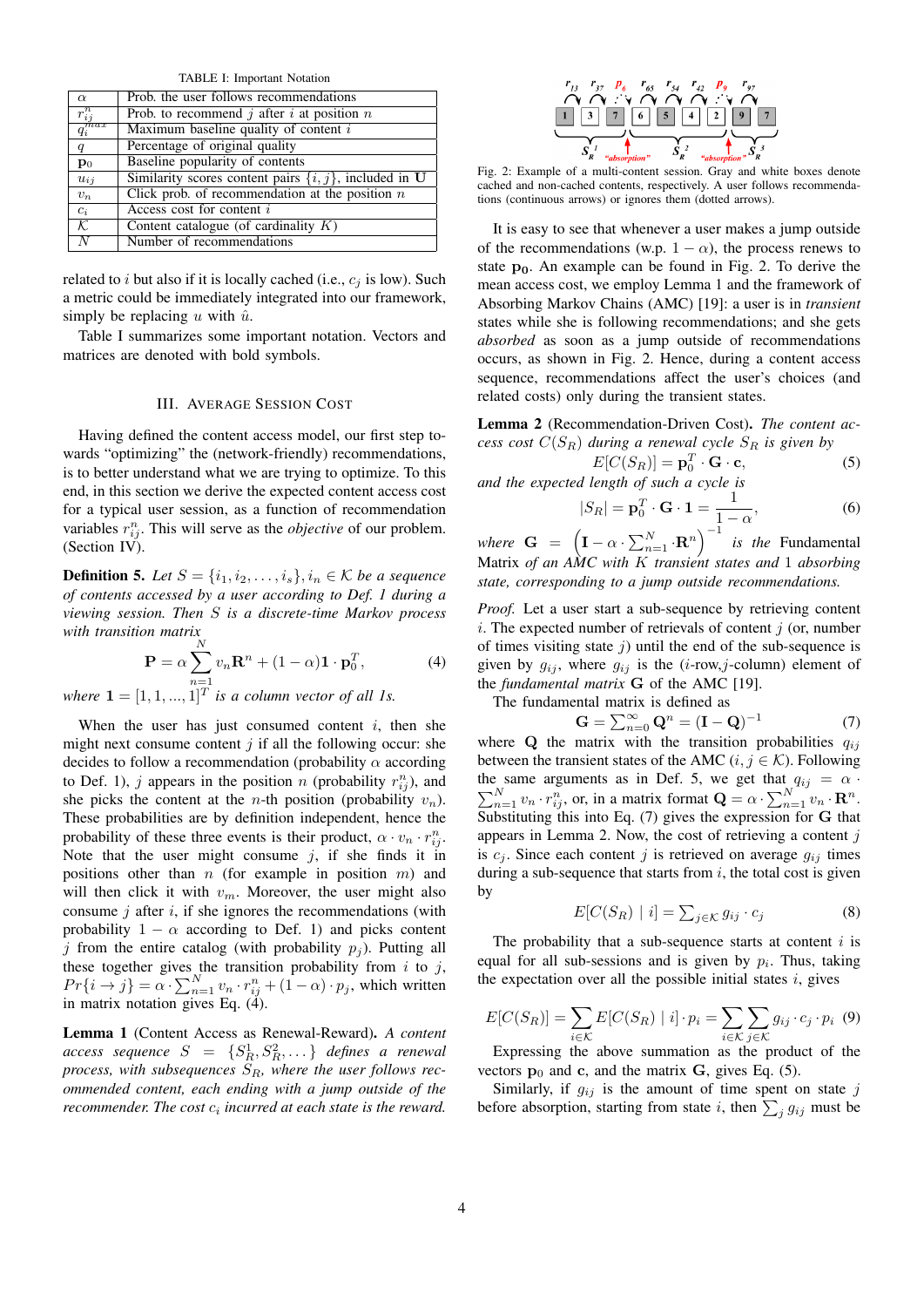equal to the total time spent at *any state* before absorption. Weighing this with the probability  $p_i$  of starting at each state i, gives the expected time to absorption, which is the expected duration of a sub-sequence  $E[|S_R|] = \sum_i p_i \cdot \sum_j g_{ij}$ . Writing this in matrix notation, gives the first part of Eq.(6).

However, observe that the probability of absorption at any state *i* is equal to  $1-\alpha$ , independent of *i*. Hence, the number of steps till absorption is a *geometric* random variable with parameter  $1 - \alpha$ , and thus the mean time (i.e., number of steps) to absorption is  $\frac{1}{1-\alpha}$ .  $\Box$ 

The following Theorem, which gives the expected retrieval cost for a user session, follows immediately from Lemmas 1, 2, and the Renewal-Reward theorem [20]

Theorem 1. *The expected retrieval cost per content, for a user session S, given a recommendation matrix* R *is*

$$
E[C(S) | \mathbf{R}^1,.,\mathbf{R}^N] = \frac{\mathbf{p}_0^T \left( \mathbf{I} - \alpha \sum_{n=1}^N v_n \mathbf{R}^n \right)^{-1} \mathbf{c}}{\frac{1}{1-\alpha}}
$$
(10)

# IV. OPTIMIZATION PROBLEM AND METHODOLOGY

In this section, we use the results of the previous section to formulate the problem of minimizing the expected access cost until absorption under a set of modeling constraints.

# *A. The Problem and its Constraints*

OP 1 (Nonconvex formulation).

$$
\underset{\mathbf{R}^1,\dots,\mathbf{R}^N}{\text{minimize}} \ \mathbf{p}_0^T \cdot (\mathbf{I} - \alpha \cdot \sum_{n=1}^N v_n \cdot \mathbf{R}^n)^{-1} \cdot \mathbf{c} \tag{11}
$$

subject to 
$$
\sum_{j=1}^{K} \sum_{n=1}^{N} v_n \cdot r_{ij}^n \cdot u_{ij} \geq q \cdot q_i^{max}, \ \forall \ i \in \mathcal{K}
$$
 (12)

$$
\sum_{j=1}^{K} r_{ij}^{n} = 1, \ \forall \ i \in \mathcal{K} \text{ and } n = 1, ..., N \tag{13}
$$

$$
\sum_{n=1}^{N} r_{ij}^{n} \le 1, \ \forall \ \{i, j\} \in \mathcal{K}
$$
\n(14)

$$
0 \le r_{ij}^n \le 1 \ (i \ne j), \ \ r_{ii}^n = 0 \ \forall \ i, \ n. \tag{15}
$$

The constraint in Eq. $(12)$ , is responsible for keeping the quality of the recommendations above a pre-specified (and given) threshold. The pair of constraints in Eqs.(13,15), defines a probability simplex for every row of all the  $\mathbb{R}^n$ matrices. Note that we also prohibit self-recommendations  $(r_{ii}^n = 0 \ \forall i \text{ and } n)$  (see Eq.(15)). Importantly, Eq.(14) is necessary in the position-aware setup, to ensure that the same content will not be recommended in two different positions. As an example assume that  $\mathbf{r}_1^1 = [0, 1, 0, 0]$  and  ${\bf r}_1^2 = [0, 0.2, 0.3, 0.5]$ , in that case we clearly see that content 2 would always be shown in position 1 (after watching content 1), but 20% of those times it would be shown in position 2 as well. Hence, Eq.(14) ensures that such decision vectors would be *infeasible*.

Evidently, our feasible space consists of either linear (equalities or inequalities) or box constraints with respect to the decision variables  $r_{ij}^n$ . However, the objective is nonconvex in general.

# Lemma 3. *The problem described in OP 1 is nonconvex.*

*Proof.* The problem **OP 1** comprises  $N \cdot K^2$  variables  $r_{ij}^n$ , and a set of  $K^2 \cdot (N+2) + K$  linear (equality and inequality) constraints, thus the feasible solution space is convex. However, assume w.l.o.g that  $\mathbf{p}_0 = \mathbf{c} = \mathbf{w}$ ,  $N = 1$ , and  $v_1 = 1$ ; the objective now becomes  $f(\mathbf{R}) = \mathbf{w}^T(\mathbf{I} - \alpha \cdot \mathbf{R})^{-1}\mathbf{w}$ . Unless **R** is symmetric positive semi-definite (PSD),  $f(\mathbf{R})$  is non-convex [21]. Forcing R to be symmetric would *require additional* constraints that lead to suboptimal solutions of this problem [22]. Therefore, our objective as is, is nonconvex and there are no exact methods that can solve it in polynomial  $\Box$ time.

#### *B. The Journey to Optimality*

In addition to non-convexity, a key difficulty in solving OP 1 is the inverse matrix in the objective. Any gradientbased algorithm would require a matrix inversion at each gradient step (an operation of complexity  $\mathcal{O}(K^3)$ ). To circumvent this, we introduce K auxiliary variables  $z^T$ , for which we will demand  $\mathbf{z}^T = \mathbf{p}_0^T \cdot (\mathbf{I} - \alpha \cdot \sum_{n=1}^N v_n \mathbf{R}^n)^{-1}$ . This introduces K new equality constraints, leading to the following equivalent problem.<sup>5</sup>

Intermediate Step (Equivalent formulation).

minimize  $\mathbf{c}^T$  $\cdot$  **z**, (16)

subject to 
$$
\mathbf{z}^T - \alpha \cdot \mathbf{z}^T \cdot \sum_{n=1}^N v_n \cdot \mathbf{R}^n = \mathbf{p}_0^T
$$
 (17)

Eqs. 
$$
(12, 13, 14, 15)
$$
 (18)

The new objective is now convex (in fact, linear) in the new variable (z). However, as the set of constraints Eq.(17) are all *quadratic equalities*, the problem remains nonconvex. The above formulation falls under the umbrella of non-convex QCQP (Quadratically Constrained Quadratic Program), where it is common to perform a convex relaxation of the quadratic constraints, and then solve an approximate convex problem (e.g., SDP or Spectral relaxation, see [23] for more details). The problem can also be seen as *bi-convex* in variables  $\mathbb{R}^n$  and z, respectively. Alternating Direction Method of Multipliers (ADMM) can be applied to such problems, iteratively solving convex subproblems [24], [9]. Nevertheless, none of these methods provides any optimality guarantees, and even convergence for non-convex ADMM is an open research topic.

To further deal with this additional complication, we define another set of variables as  $f_{ij}^n = z_i \cdot r_{ij}^n$ . Since the *j*-th element of the *n*-th vector  $\mathbf{z}^T \cdot \mathbf{R}^n$  can be written as  $\sum_i z_i \cdot r_{ij}^n$ , we can write now  $\mathbf{z}^T \cdot \mathbf{R}^n = \mathbf{1}^T \cdot \mathbf{F}^n$ , and the new variables are **z** and  $\mathbf{F}^1, \dots, \mathbf{F}^N$ , which are a  $K \times 1$  vector, and  $N K \times K$ matrices respectively.

This new transformation leads to the following problem.

<sup>5</sup>Two problems are equivalent if the solution of the one, can be uniquely obtained through the solution of the other [21]; introducing auxiliary variables preserves the property.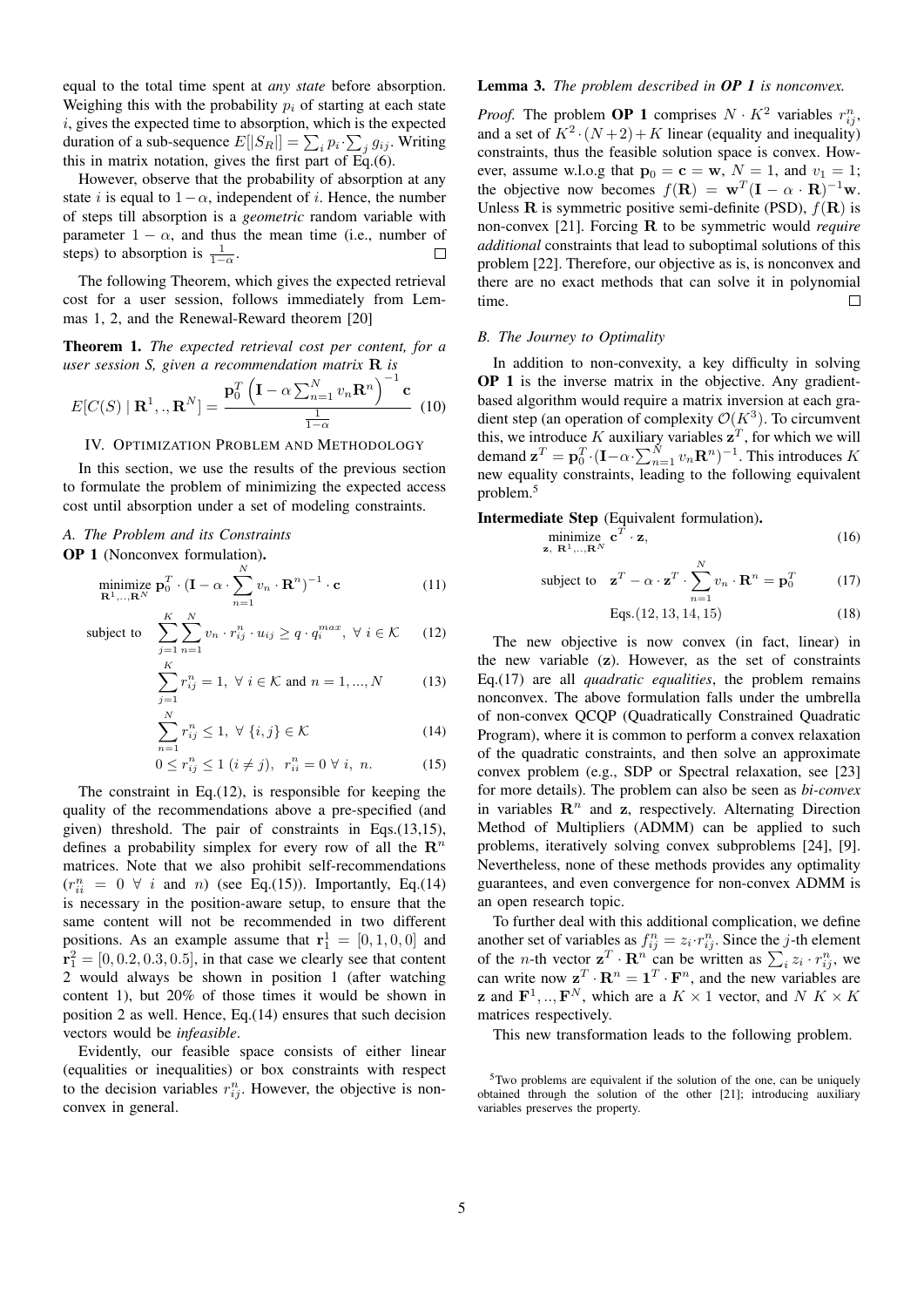#### OP 2 (LP formulation).

minimize  $\mathbf{c}^T$ 

minimize 
$$
\mathbf{c}^T \cdot \mathbf{z}
$$
, (19)  
\nz,  $\mathbf{F}^1, \dots, \mathbf{F}^N$   
\nsubject to 
$$
\sum_{j=1}^K \sum_{n=1}^N v_n \cdot f_{ij}^n \cdot u_{ij} \ge z_i \cdot q \cdot q_i^{max}, \ \forall \ i \in \mathcal{K}
$$
 (20)

$$
\sum_{j=1}^{K} f_{ij}^{n} = z_{i}, \ \forall \ i \in \mathcal{K} \text{ and } n = 1,..,N \qquad (21)
$$

$$
\sum_{i=1}^{N} f_{ij}^{n} \le z_{i}, \ \forall \ \{i, \ j\} \in \mathcal{K}
$$
\n(22)

$$
f_{ij}^{n=1} \ge 0 \ (i \ne j), \ f_{ii}^{n} = 0, \forall \ i, j \in \mathcal{K}
$$
 (23)

$$
z_j - \alpha \cdot \sum_{n=1}^{N} v_n \cdot \sum_{i}^{K} f_{ij}^n = p_j, \ \forall j \in \mathcal{K} \tag{24}
$$

**Lemma 4.** The change of variables  $f_{ij}^n = z_i \cdot r_{ij}^n$ , is a bijec*tion (one-to-one mapping) between*  $(z_i, r_{ij}^n)$  *and*  $(z_i, f_{ij}^n)$ *.* 

*Proof.* This follows immediately, as we can readily obtain  $r_{ij}^n = \frac{f_{ij}^n}{z_i}$  from  $\{z_i, r_{ij}^n\}$ . Note that, since  $z_j = \sum_i f_{ij}^n + p_j$ , and  $p_i \in (0,1) \forall i$ , i.e. nonzero (see Def. 1), this forces  $z > 0$  and thus  $r_{ij}^n$  are always uniquely defined.

Corollary. *OP 1 can be solved efficiently as an LP.*

*Proof.* Equivalency due to Lemma 4.

We have therefore transformed the nonconvex **OP 1** to a convex (LP) one OP 2, and can now solve it optimally.

# *C. A Myopic Approach*

A natural way to tackle the  $OP$  1 is to try minimizing the cost of content retrieval in a single-content session (i.e., only one transition in the Markov chain). This is equivalent to minimizing the scalar quantity

$$
\mathbf{p}_0^T \cdot (\alpha \cdot \sum_{n=1}^N v_n \cdot \mathbf{R}^n + (1 - \alpha) \cdot \mathbf{1}^T \cdot \mathbf{p}_0) \cdot \mathbf{c} \tag{25}
$$

Ignoring the terms that do not depend on the control variables  $\mathbf{R}^n$ , yields the following.

OP 3 (Greedy Aware Recommendations).

$$
\underset{\mathbf{R}^1,\ldots,\mathbf{R}^N}{\text{minimize}} \quad \mathbf{p}_0^T \cdot \left(\sum_{n=1}^N v_n \cdot \mathbf{R}^n\right) \cdot \mathbf{c},\tag{26}
$$

subject to Eqs. 
$$
(12, 13, 14, 15)
$$
 (27)

Unlike the multi-step problem, this is already an LP, and can be solved directly without the earlier transformation steps. This solution of OP 3 will serve in the upcoming results section as a baseline approach, to solving the hard basis problem OP 1. Interestingly, the solution of OP 3 (we will call *Greedy* from now), resembles the policies proposed in [7], [8]. Although the algorithm of [7] targets a different context, i.e., the *joint* caching and single access content recommendation, the Greedy algorithm could be interpreted as applying the recommendation part of [7] for each user, along with a continuous relaxation of the control (recommendation) variables. In doing so, the recommendation problem is simply an LP of the type of Eq.(26), when the recommendations are allowed to be probabilistic. Due to this relaxation, the greedy algorithm is an upper bound for [7], looking at the recommendation problem *only*.

# V. VALIDATION RESULTS

*A. Warm Up*

 $\Box$ 

In this section we evaluate the performance of the proposed algorithm and provide insights regarding the behavior of the network-friendly recommendations schemes. For a realistic evaluation, we use three collected datasets from video/audio services. Before diving into the details, we need to state the following

*Performance metric*: *Cache Hit Rate (CHR)*, as computed by the objective of Eq.(10), here we will minimize the cache miss.

*Relative Gain*: computed as  $\frac{CHR_{(proposed)} - CHR_{(baseline)}}{CHR_{(baseline)}} \cdot 100\%$ .  $\mathbf{p}_0$ : drawn from Zipf [25] of parameter s.

v: drawn from Zipf [14] of parameter  $\beta$ 

 $\alpha$ : will vary from 0.7 to 0.8

c:  $c_i = 0$  for the C (cache capacity) most popular contents according to  $\mathbf{p}_0$ , and 1 to the rest.

*Solving OP 2, OP 3:* carried out using IBM ILOG CPLEX in Python. We note that since CPLEX is designed to receive LPs in the standard form, we had to vectorize our matrices in order to bring the problem in the format  $\min_{\mathbf{x} \geq 0, \mathbf{A} \cdot \mathbf{x} \leq \mathbf{b}} \{ \mathbf{c}^T \cdot \mathbf{x} \}$ with linear and bound constraints over the variables. Regarding OP 3, it is easy to see that the problem's objective Eq.(26) decomposes into K independent minimization problems, of size NK each, as the *variables per content* i *are not coupled*. Finally note that for the simulations in Figs. 3, 4, we will quote the cache-hit rate *without* recommendations for reference, (i.e. storing the most popular contents that fit in the cache C, based on  $\mathbf{p}_0$ ) and, which we denote as  $MPH$ (Most Popular Hit - No Recommendations). This information along with the simulation parameters are included in Table II.

#### *B. Schemes we compare with*

We refer to our algorithm (OP 2) as *Optimal*.

*Greedy Aware:* We consider as baseline algorithm for network-friendly recommendations (OP 3 [7]), which is a position-aware scheme, but does not take into account that requests are sequential.

*CARS:* algorithm [9], a position-*unaware* scheme for sequential content requests proposed in, will serve as our second baseline. The CARS algorithm optimizes (with no guarantees) the recommendations for a user performing multiple sequential requests, but assumes that the user selects *uniformly* one of the recommendations regardless of the position they appear.

Note on *CARS*. In our framework, this translates to solving **OP 1** for uniform v. The algorithm will then return  $N$ *identical stochastic recommendation matrices*. Importantly, whichever  $v$  we choose, the parenthesis of the Eq.(11) will be  $(I-\alpha \cdot (v_1 \cdot \mathbf{R} + ... + v_N \cdot \mathbf{R})) = (\mathbf{I} - \alpha \cdot \mathbf{R})$ . This explains why the hit rate of *CARS* in the plots, remains constant regardless of the click distribution v.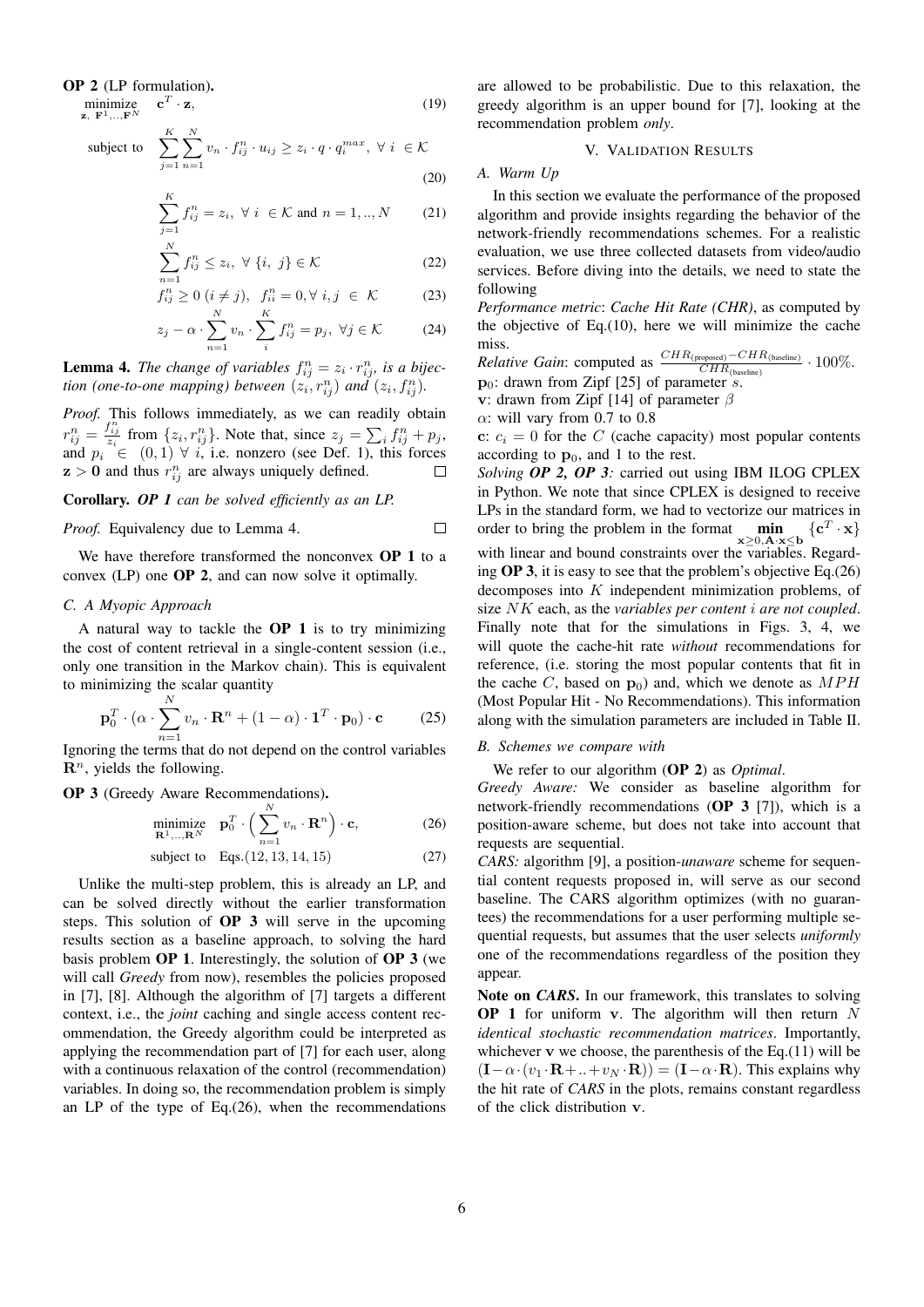TABLE II: Parameters of the simulation

|            | %<br>a | zipf(s) | $\alpha$ | MPH $%$ |
|------------|--------|---------|----------|---------|
| MovieLens  | 80     | 0.8     |          | 23.26   |
| YouTube FR | 95     | 0.6     | 0.8      |         |
| last.fm    | 80     | 0.6     |          |         |

# *C. Datasets*

YouTube FR.  $(K = 1054)$  We used the crawling methodology of [12] and collected a dataset from YouTube in France. We considered 11 of the most popular videos on a given day, and did a breadth-first-search (up to depth 2) on the lists of related videos (max 50 per video) offered by the YouTube API. We built the matrix  $U \in \{0, 1\}$  from the collected video relations.

**last.fm.** ( $K = 757$ ) We considered a dataset from the last.fm database [26]. We applied the "getSimilar" method to the content IDs' to fill the entries of the matrix U with similarity scores in [0,1]. We then set scores above 0.1 to  $u_{ij} = 1$  to obtain a dense U matrix.

**MovieLens.** ( $K = 1066$ ) We consider the Movielens moviesrating dataset [27], containing 69162 ratings (0 to 5 stars) of 671 users for 9066 movies. We apply an item-to-item collaborative filtering (using 10 most similar items) to extract the missing user ratings, and then use the cosine distance  $(\in [-1, 1])$  of each pair of contents based on their common ratings. We set  $u_{ij} = 1$  for contents with cosine distance larger than 0.6.

# *D. Results*

*Optimal* vs *CARS*. We initially focus on answering a basic question: *Is the non-uniformity of users' preferences to some positions helpful or harmful for a network friendly recommender?* In Figs. 3(a), 3(b) (see Table II for sim. parameters), we assume behaviors of increasing entropy; starting from users that show preference on the higher positions of the list (low entropy), to users that select uniformly recommendations (maximum entropy). In our simulations, we have used a zipf distribution [14] over the  $N$  positions and by decreasing its exponent, the entropy on the  $x$ -axis is increased. As an example, in Fig. 3(a), lowest  $H_v$  corresponds to a vector of probabilities  $v = [0.8, 0.2]$  (recall that  $N = 2$ ), while the highest one on the same plot to  $\mathbf{v} = [0.58, 0.42]$ .

Observation 1. Our first observation is that the lower the entropy, the higher *the optimal result*. In the extreme case where the  $H_v \to 0$  (virtually this would mean  $N = 1$ , the user clicks deterministically), the optimal hit rate becomes maximum. This can be validated in Fig. 5(b), where for increasing entropy the the hit rate decreases and its max is attained for  $N = 1$ .

*Optimal* vs *Greedy*. The second question we study is: *How would a simpler greedy/myopic, yet position-aware, algorithm fare against our proposed method?* Fundamentally, the *Greedy* algorithm solves a less constrained problem than OP 1, and is therefore a more lightweight option in terms of execution time. However, the merits of using the proposed



optimal method are noticeable in Figs. 4(a), 4(b) (parameters in Table II). In all three datasets, we see an impressive improvement, between  $20 - 60\%$ .

Observation 2. The constant relative gain of the two *aware* algorithms hints that both, as the entropy increases, seem to do the right placement in the positions. However, as *Greedy* decides with a small horizon, it cannot build the correct *long* paths that lead to higher gains in the following requests (clicks) of the user.

Lastly, we investigate the sensitivity of the three methods against the number of recommendations  $(N)$ . In Fig. 5(b), we present the *CHR* curves of all three schemes for increasing N, where we keep constant the distribution  $\mathbf{v} \sim zipf(0.9)$ . As expected, for  $N = 1$  (e.g., YouTube autoplay scenario) *CARS* and the proposed scheme coincide, as there is no flexibility in having *only one* recommendation. However, as N increases, *CARS* and *Greedy* decay at a much faster pace than the proposed scheme, which is more resilient to the increase of N. This leads to the following observation.

**Observation 3.** For large N, *CARS* may offer the "correct" recommendations (cached or related or both), but it cannot place them in the right positions, as there are now too many available spots. In contrast, our algorithm *Optimal* recommends the "correct" contents, and places the recommendations in the "correct" positions. Fig. 5(a), strengthens



Fig. 5: (a:) Relative Gain vs  $(N, \beta)$  and (b:) Cache Hit Rate vs  $N$  (C/K  $\approx$ 1.00%,  $\alpha = 0.7$ )